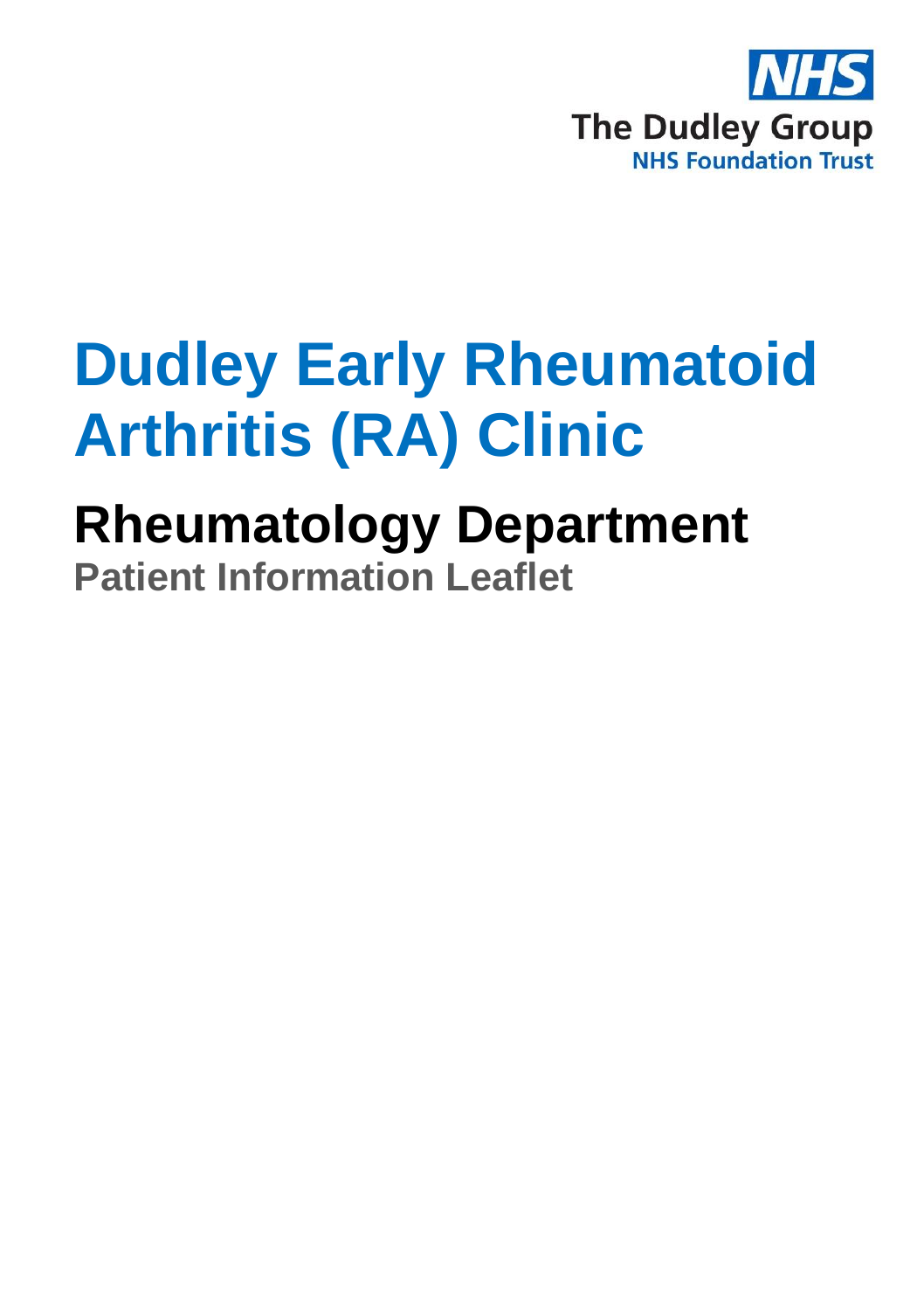## **Introduction**

This information sheet is about the care and treatment for patients with new onset rheumatoid arthritis (RA). It explains the services available in the Early RA Clinic. It is written for people with RA but it may also be useful for their families or carers or for anyone with an interest in the condition.

### **What is the Dudley Early RA Clinic?**

The aim of the Early RA clinic is to enable rapid control of RA and therefore prevent joint damage and improve physical functioning.

This clinic is run by a Consultant Rheumatologist and a Clinical Nurse Specialist. They will help manage and treat your arthritis for the first 12 months (approximately). You will be then be followed up by the rheumatology consultant whom you saw the first time you attended hospital.

If your RA is in the early stages, you should see a member of your healthcare team regularly to check how well your treatments are reducing your symptoms and improving your everyday life. The Dudley Early RA Clinic is specifically organised to allow this to happen. On arrival to the clinic, the outpatient nurse will initially assess the number of tender and swollen joints you have. At these appointments a Doctor will ask you questions about your arthritis, offer you a blood test (or look at your blood test results if you've already had one) and check your joints. Depending on the results of this assessment, they may suggest changing the dosages of your medication or trying different medications.

Once your symptoms are under control, the frequency of your hospital visits will decrease. If you need help and advice between appointments, you can contact the Rheumatology Helpline. The number for this is 01384 244789. This is an answering machine service and the clinical nurse specialist will aim to get back in touch the next working day.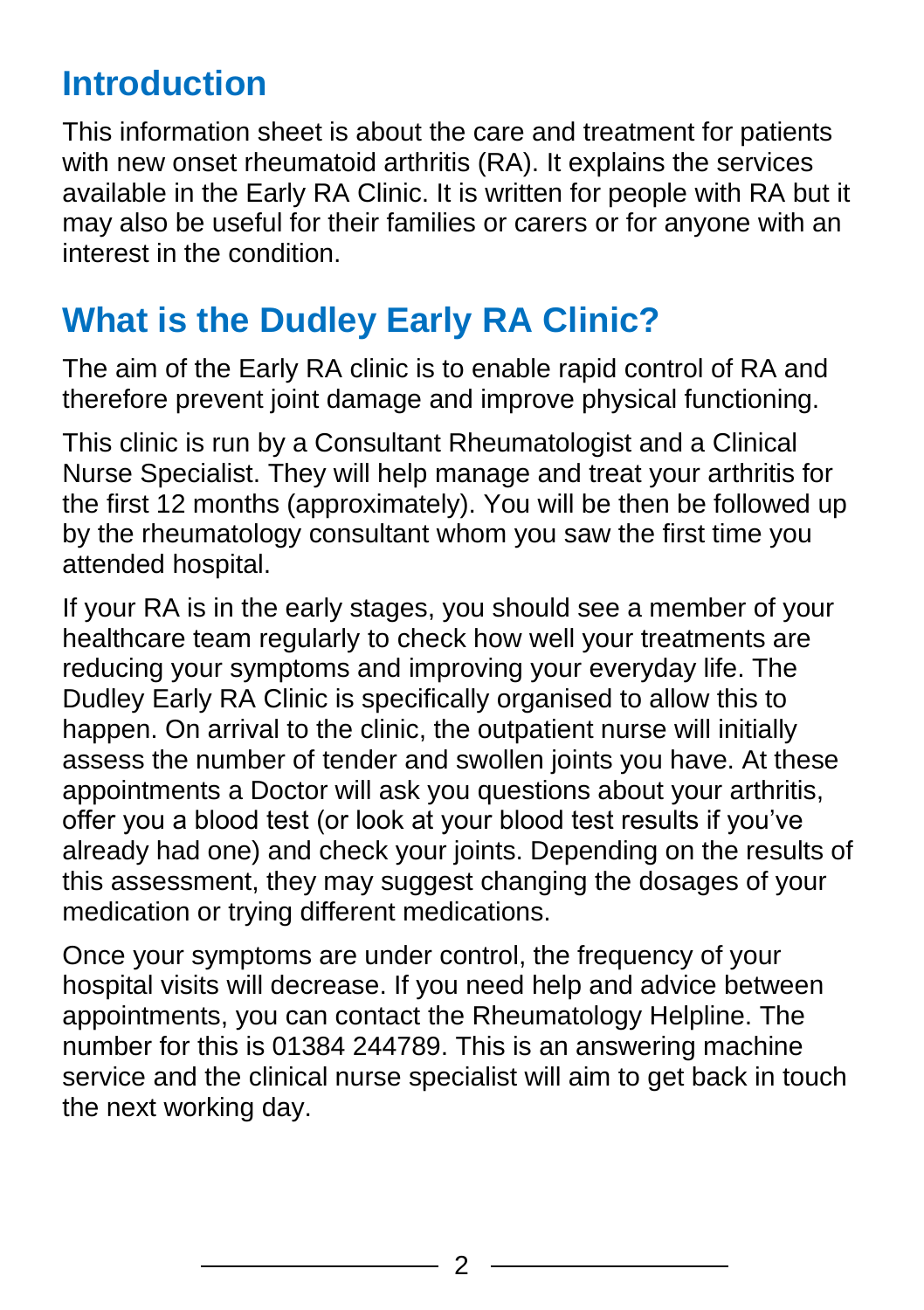## **Our team approach**

The range of treatments developed over the years to manage RA is now considerable. Medication and surgery compliment the input from the therapy teams, ie physiotherapy, occupational therapy, podiatry, orthotics and health psychology. A referral will be made to these services on your behalf when necessary, and you can meet the team during the patient education programme.

#### **Physiotherapy**

Physiotherapists offer advice and support to help improve your fitness. Your physiotherapist should teach you exercises to help make your joints more flexible and increase muscle strength. They should also give you information about other forms of pain relief (such as a type of electrotherapy known as transcutaneous electrical nerve stimulation or TENS for short).

#### **Occupational therapy**

Occupational therapists offer advice and support if your RA affects your hands or is causing difficulties in everyday tasks. Occupational therapy helps you to carry out everyday tasks and activities on your own, at home and at work, by informing you how to look after your joints and through using equipment (such as a device that helps you unscrew jar lids). Occupational therapists can also help you to adjust to living with your condition by, for example, offering to show you relaxation and stress-management techniques.

#### **Podiatry and Orthotics**

Podiatrists offer advice and support if your RA affects your feet. You may be provided with orthotics (insoles) to help relieve your symptoms. Some patients experience difficulty in finding comfortable footwear; the orthotist and podiatrist work together and advice is given on the suitability of a full range of shoes. The Podiatry service is based at Brierley Hill Health and Social Care Centre.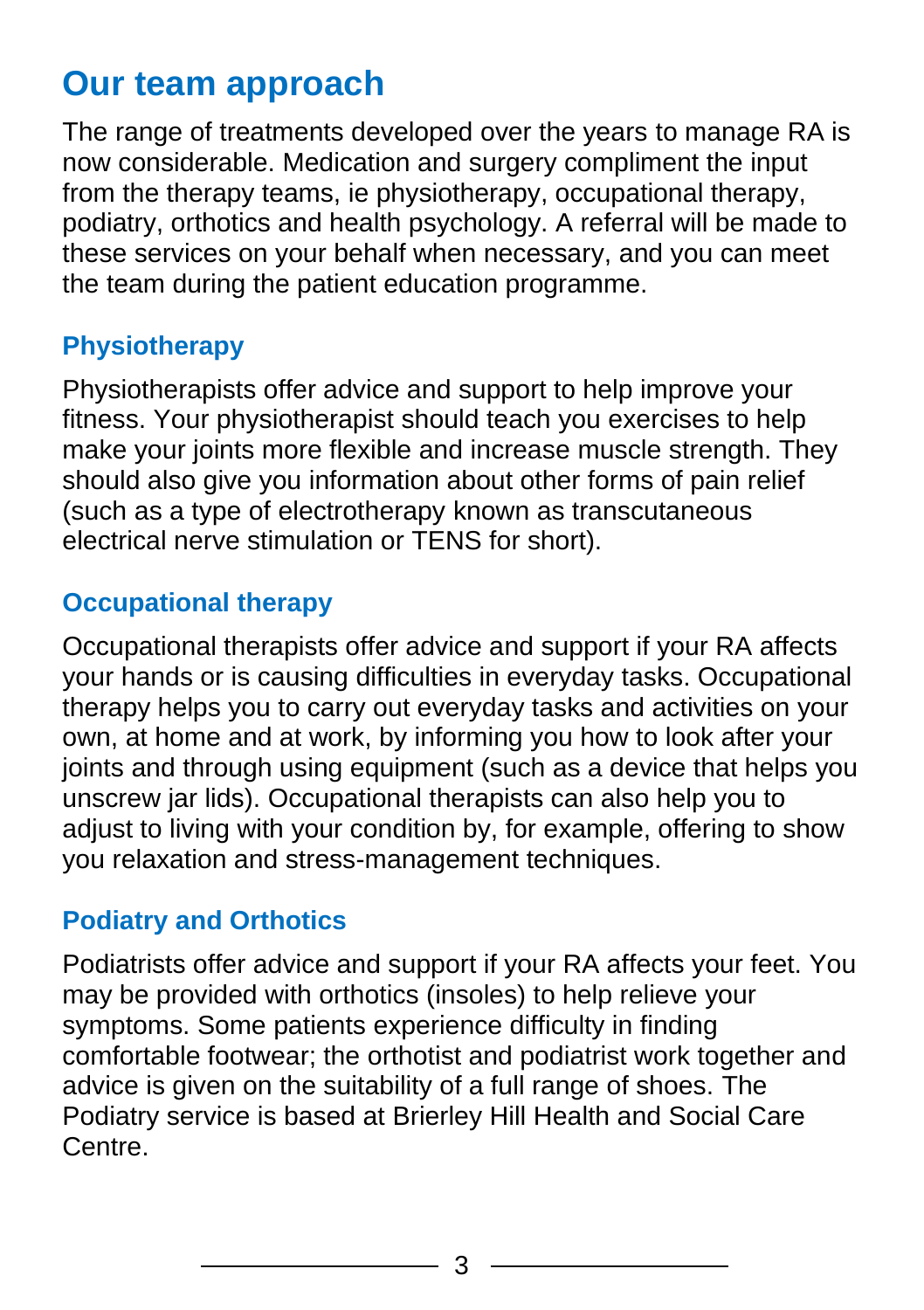#### **Health psychology**

Health psychologists work with people who have physical health problems like RA. We understand that living with a long-term condition like rheumatoid arthritis can be challenging. You may be referred to see a health psychologist if appropriate.

## **What about medication?**

Early drug treatment of RA is important to minimise joint damage. There are several different types of medication available. Some control the disease itself, and some help to ease symptoms. Drugs used to treat the disease process are termed 'disease-modifying anti-rheumatic drugs' (DMARDs).

## **Education**

At Dudley we have set up a RA Group Education Programme led by our health psychologist Ms Elizabeth Hale. If you wish, you will have an opportunity to attend these group meetings. They are designed to help consolidate your knowledge and experience of living with RA, hence this education programme is offered at approximately six months after attending the Early RA Clinic.

The education programme will include information on joint protection, relaxation, exercise, looking after your feet, eating healthily, medication, sleeping well, anxiety and depression, managing fatigue and pacing yourself and setting realistic goals. You will also have the opportunity to meet other people with rheumatoid arthritis who understand how you feel. As there is a lot to talk about, the group meets at the same time each week, for at least two weeks. Once you have attended the Early RA clinic you will automatically be sent the details of when the next group is meeting.

## **Further information**

**Versus Arthritis:** http://www.versusarthritis.org.uk **National Rheumatoid Arthritis Society (NRAS):** http://www.nras.org.uk